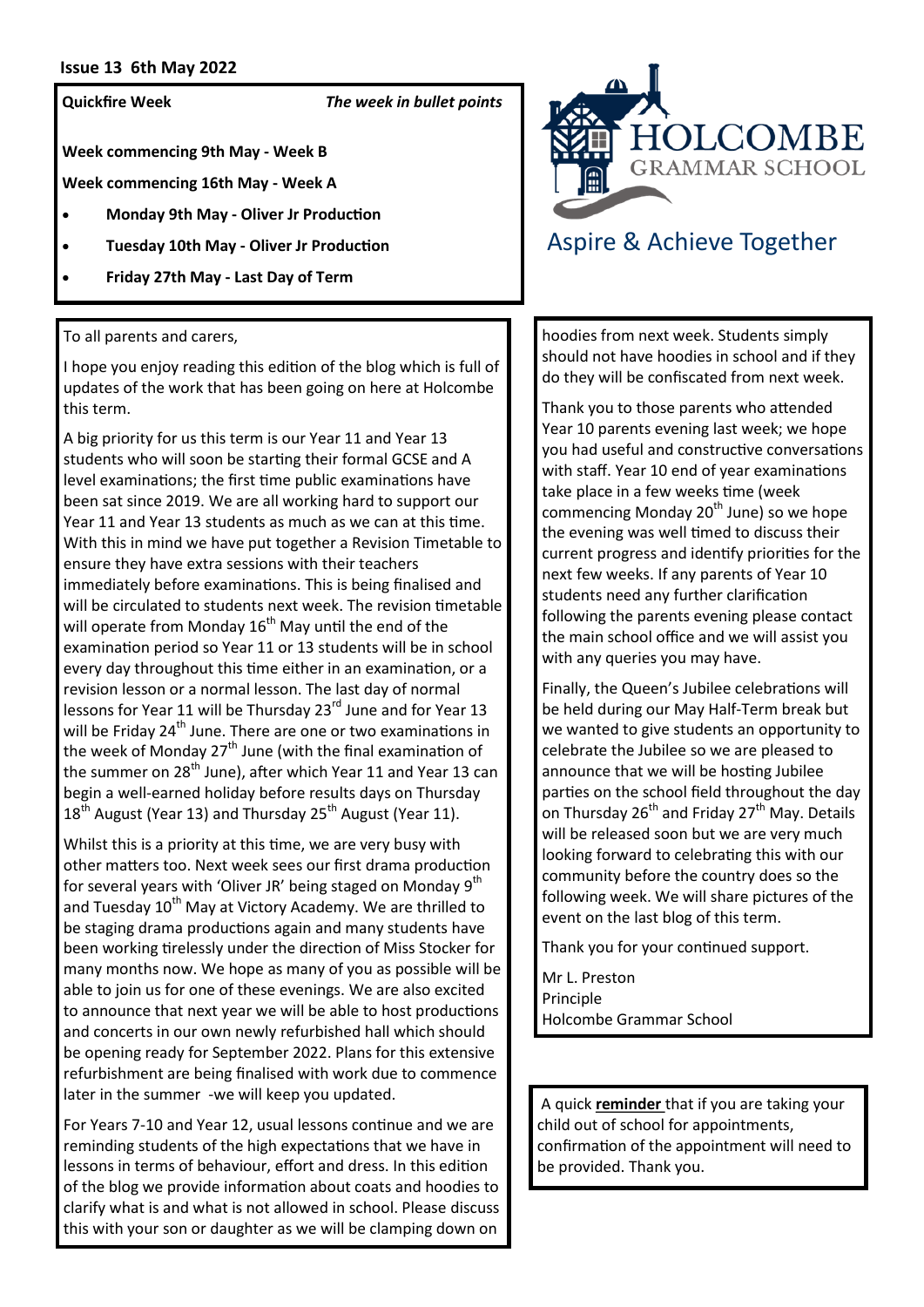## **Year 12 Law Trip - Witness for the Prosecution**

Year 12 A Level Law learners embarked on a school theatre trip to watch a fantastic production called ''Witness for the Prosecution''. Learners were given the opportunity to step inside the magnificent surroundings of London County Hall and experience the intensity and drama of this gripping story of justice in a unique courtroom setting.

The drama surrounds a gentleman named Leonard Vale who is accused of murdering a widow to inherit her wealth. The current area of study for year 12 Law is focusing on Criminal Law and Tort Law, with murder soon to be covered.

The play allowed learners to solidify their learning of the work of lay people and legal personnel in a courtroom and to understand and contextualise their knowledge of criminal trials.

It was a fantastic way for teaching and learning to take place outside of the classroom.





## **Pride of Medway Award**

We would like to say a huge congratulations to Alexander Jordan, Year 12, who was nominated for a Pride of Medway award.

An ex student was also nominated for an award too, George Atzev.

The ceremony took place on 29th April.

## **Oliver Jr Production**

Our students are entering their last few weeks of rehearsals before the production on Monday 9th and Tuesday 10th May.







## **Key Information**

- Thursday 23rd June Last Day for Year 11
- Friday 24th June Last Day for Year 13

## **Raising Youth**

A support services for individuals aged 0-19 and up to 25 for those with Special Educational Needs and Disabilities (SEND) or Mental Health (MH) conditions. Our services cover a wide range of topics ranging from Mental Health, Employment, Education & Daily Life. Based in St. Nicholas Church, Rochester. Online referral form. [www.raisingyouth.co.uk](http://www.raisingyouth.co.uk)

Email: [enquiries@raisingyouth.co.uk](mailto:enquiries@raisingyouth.co.uk)

## Link for healthy sleeping -

[https://www.medwaycommunityhealthcare.nhs.uk/](https://www.medwaycommunityhealthcare.nhs.uk/application/files/9416/0199/7885/The-Teen-Sleep-Hub-eBook.pdf) [application/files/9416/0199/7885/The](https://www.medwaycommunityhealthcare.nhs.uk/application/files/9416/0199/7885/The-Teen-Sleep-Hub-eBook.pdf)-Teen-Sleep-Hub-[eBook.pdf](https://www.medwaycommunityhealthcare.nhs.uk/application/files/9416/0199/7885/The-Teen-Sleep-Hub-eBook.pdf)